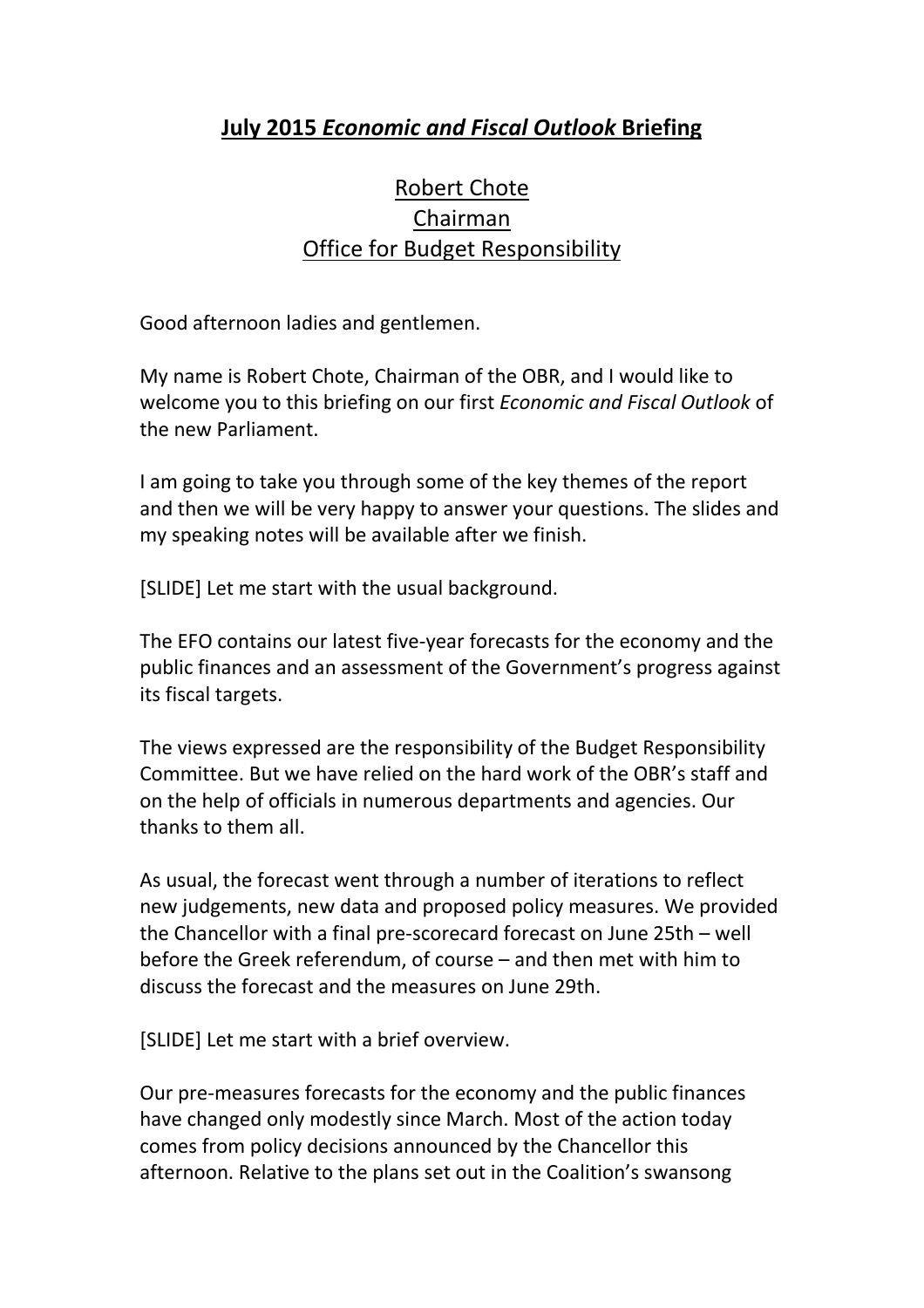Budget, there are big giveaways in the form of higher public services spending and tax cuts. These are paid for primarily by increases in other taxes and by cuts in welfare and some other spending. But the takeaways take time to pay for the giveaways, so the Government also has to borrow more in the short term although it can then run bigger surpluses in the longer term.

Given the importance of the Budget policy measures in this EFO, I am going to talk about them first, before turning to their impact on our forecasts. Then we will look at what the forecasts imply for the Government's performance against its fiscal rules.

[SLIDE] So let us start by putting some numbers and pictures on the policy story I have just told. This chart will show where the money is coming from and where it is going to as a result of the various categories of Budget measure – and of course the two have to balance.

[SLIDE] The Chancellor's single biggest decision in this Budget has been to increase the provisional plans for public services spending over the current Parliament by more than £83 billion in total, compared to the Coalition's plans in March. The biggest increases are in the middle years, where the Coalition had pencilled in particularly sharp cuts.

[SLIDE] In addition to this extra spending, the Chancellor has also announced a series of tax cuts that will cost more than £24 billion over the same five years. These build in size as the Parliament progresses.

These two giveaways are financed from a number of sources:

[SLIDE] First, a package of tax increases that will raise £47 billion. So the tax increases are roughly twice the size of the tax cuts in aggregate.

[SLIDE] Second, a package of welfare cuts that will save £35 billion. Like the tax measures, these build in size as the Parliament progresses.

[SLIDE] Third, cuts in other spending, notably central government capital spending and funding for the BBC. These will raise £8 billion, and;

[SLIDE] Fourth, these giveaways and takeaways have indirect effects that we estimate will raise a further £14 billion. By far the largest of these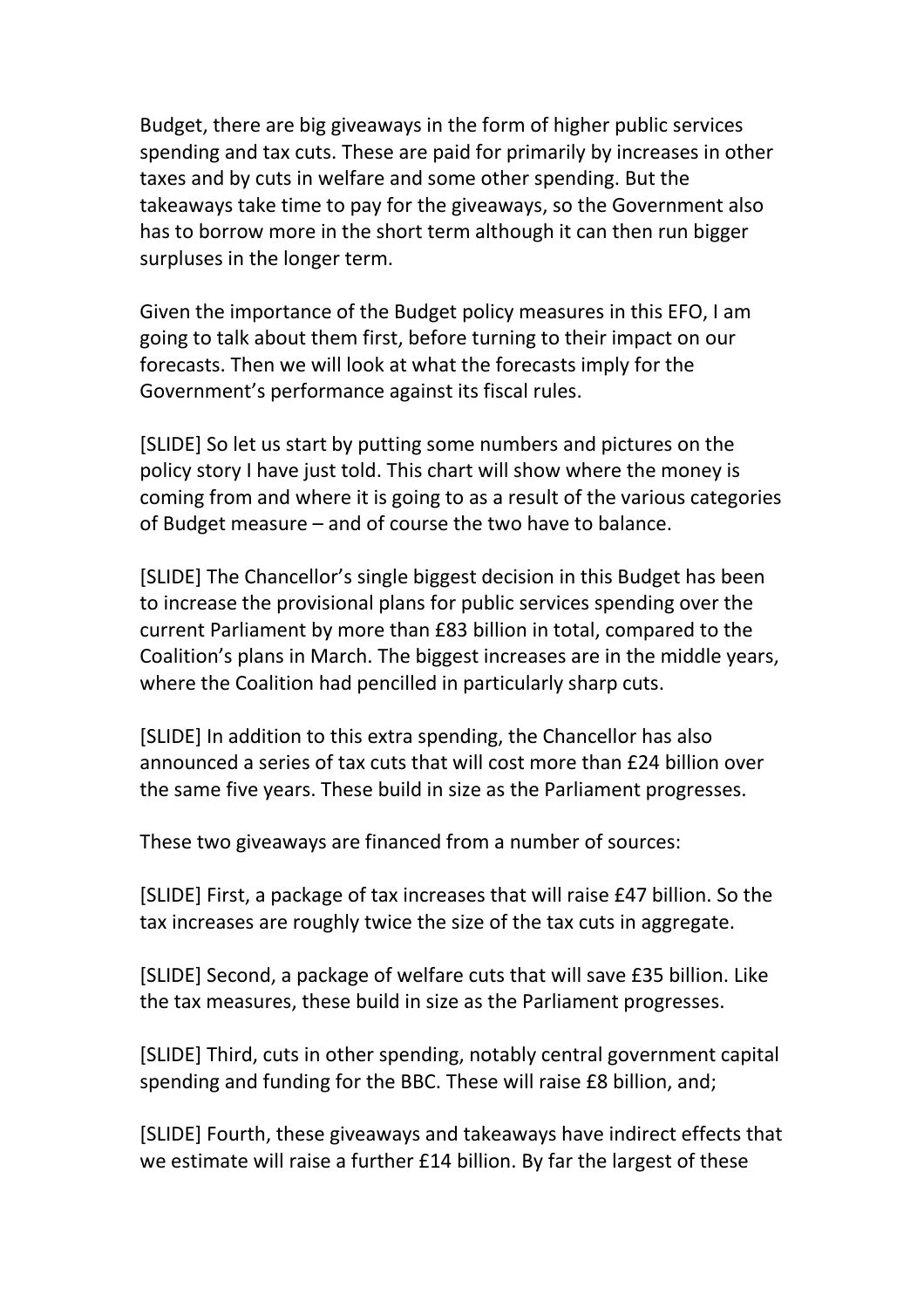relate to the decision to increase departmental spending. For example, higher public services spending means more public sector workers which means bigger contributions to public service pension schemes.

As you can see, these four sources are not sufficient on their own to cover the cost of the extra public services spending and tax cuts over the next three years, [SLIDE] so the Government is also borrowing more. One consequence is that the budget is now still in deficit in 2018-19.

However, by the end of the Parliament the takeaways exceed the giveaways and the Chancellor can use [SLIDE] some of the proceeds of his tax increases and welfare cuts to aim for bigger budget surpluses.

So let us look at some of the elements of the package in more detail.

First, the announcements on public services spending. Strictly speaking we are talking here about Resource Departmental Expenditure Limits, or RDEL for short. This encompasses central government spending on public services, grants and administration. Roughly half of this is spent on public sector pay and the other half on procurement.

[SLIDE] As you see in this chart, the Coalition had pencilled in a sharp fall in RDEL spending over the next three years – almost £30 billion in cash terms by 2017-18 – with spending increasing again once the budget was back in surplus. Now RDEL is broadly flat for the next four years.

[SLIDE] As this chart shows, the small rise in cash spending on public services now pencilled in for next year is in marked contrast to the assumptions underpinning previous forecasts – especially the last two forecasts, in which the Coalition intensified the implied squeeze on RDEL after the introduction of the new ESA10 system for National Accounts pushed up the measured level of annually managed spending.

[SLIDE] This means that the forthcoming departmental Spending Review looks a lot less challenging than it did in March – although just as challenging as the 2010 Spending Review was at the beginning of the last Parliament. Compared to the detailed plans already in place for 2015-16, the Government will have to deliver additional real cuts reaching £17.9 billion by 2019-20, rather than £41.9 billion by 2018-19. So: less than half the squeeze with an extra year to deliver it.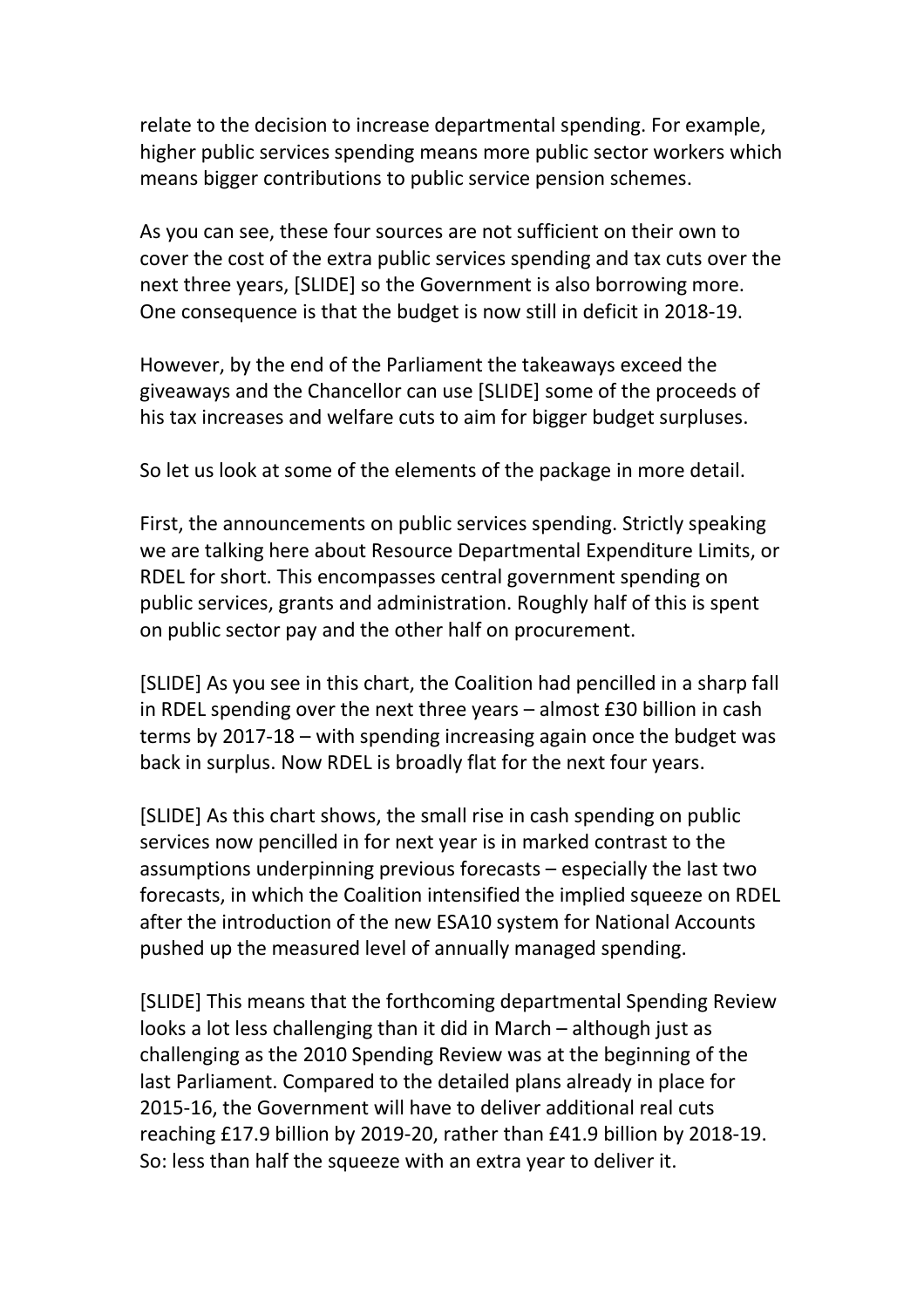[SLIDE] Look at the changes in real spending from year to year, and you can see that we have moved from a very big cut followed by a very sharp rebound to more modest ups and downs from year to year – much less like a rollercoaster, but still a bit of a bumpy ride.

Public services spending falls by 1.5 per cent a year on average over the Parliament as a whole, down slightly from the 1.6 per cent a year delivered over the last Parliament. And in no year are the prospective cuts as steep as they were in 2011-12 and 2012-13.

[SLIDE] But the task is still a considerable one, as you can see from this chart of the cumulative change in public services spending since before the crisis, as a share of GDP. The peak to trough decline is now 6.4 per cent of GDP – with 3.3 per cent delivered in the last Parliament and 3.1 per cent to be delivered in this one. Public services spending still ends up well below its pre-crisis level, at its lowest share of GDP since 1964-65 on the basis of the best comparable long-run data.

One consequence of pencilling in higher public services spending is that we project a smaller fall in general government employment than we did in March. On its own we estimate that the increase in spending would reduce the likely reduction in general government employment between now and the first quarter of 2020 from 600,000 to 400,000. We were only told this morning about the Government's plan to hold public sector pay awards to 1 per cent a year for another four years. We estimate that this would further reduce the cut in general government employment to around 200,000 – although it remains to be seen what consequences this would have for retention and recruitment.

[SLIDE] So now let's turn from public services spending to the tax measures. As I mentioned a moment ago, the Budget announces packages of tax cuts and tax increases that both increase as the Parliament progresses, but with a net tax increase in aggregate.

[SLIDE] This table shows the total size of the tax cuts rising to £9.4 billion by 2020-21. The largest giveaways are the cuts in the corporation tax main rate, the increase in the income tax personal allowance, and the inheritance tax cut for main residences.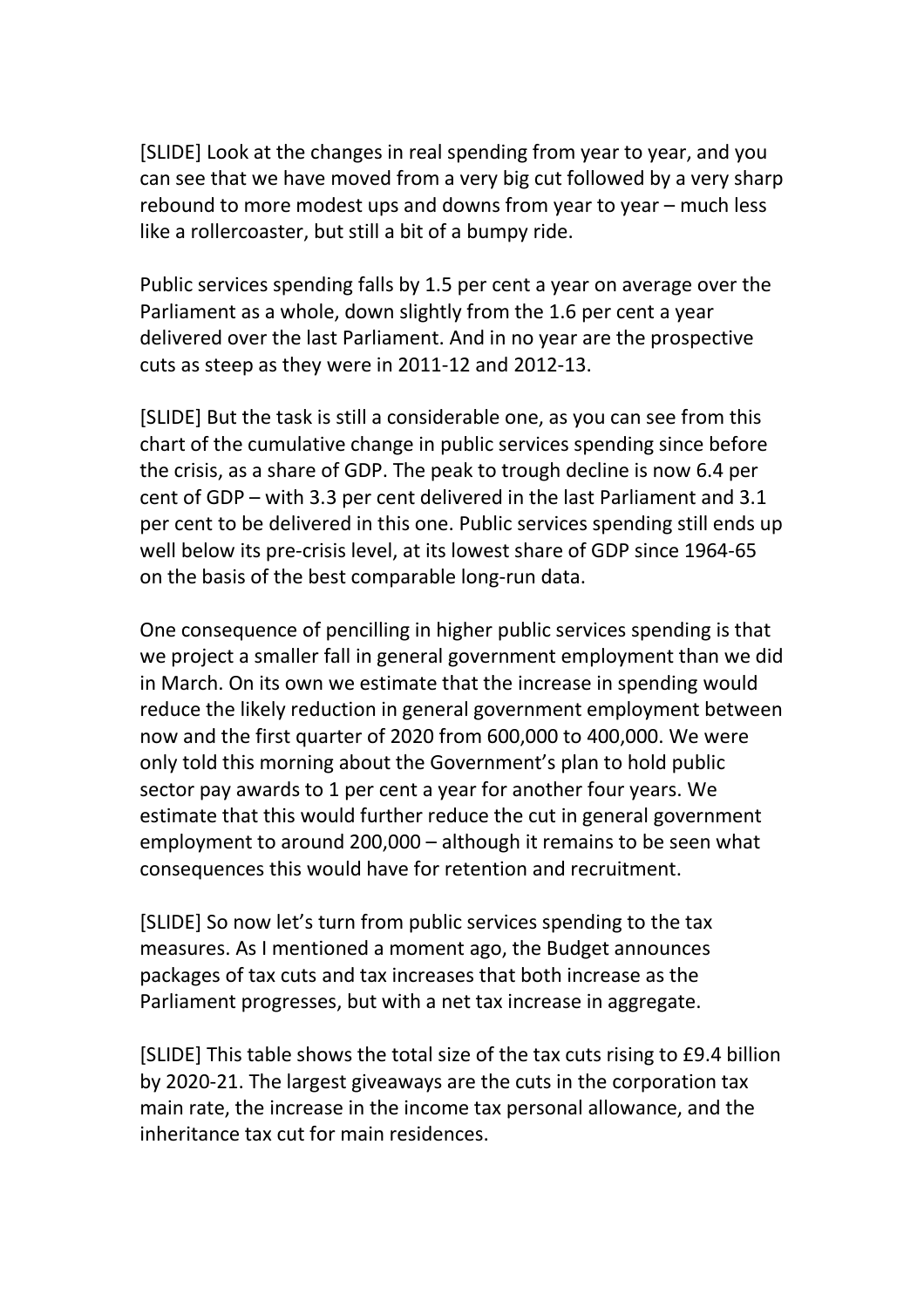[SLIDE] The total size of the tax increases rises to £15.9 billion by 2020- 21. The biggest revenue raisers by the end of the forecast are higher dividend taxation, insurance premium tax and vehicle excise duty, plus the further restriction of pensions tax relief. But hidden in the middle of the parliament is a significant one-off increase in corporation tax payments as large firms are required to pay up earlier. In effect, they will be required to make five quarterly instalments in the year of transition to the new timetable.

[SLIDE] The Chancellor said in his March Budget speech that he wanted to raise £5 billion by 2017-18 from measures to tackle, and I quote, "tax avoidance, evasion and aggressive tax planning". In the event the measures in this Budget raise £1.3 billion in that year from what the Treasury calls, and I quote again, "total imbalances in the tax system, avoidance and tax planning, and evasion and compliance". The revenue raised from these measures rises to almost £5 billion by 2019-20. The biggest revenue raisers are the decision to apply the climate change levy to energy generated from renewable sources and greater HMRC compliance activity.

[SLIDE] A number of these anti-avoidance and anti-evasion measures require additional resources for HMRC and in deciding whether to certify them as "reasonable and central", we have looked not just at the resources each measure would require but also at whether HMRC is adequately resourced to achieve the levels of compliance implicit in our baseline forecast.

To that end the Treasury has set out the commitment shown here to provide more than £1 billion a year to finance HMRC's baseline compliance activity, with some assumption of productivity improvements over time. It has also announced additions to HMRC's current and capital budgets to help deliver the additional Budget revenues. We will be keeping this under scrutiny in future forecasts.

[SLIDE] Now let me turn to the welfare cuts. Like the tax measures, these mount steadily over time and raise £13.3 billion on our definition by 2020-21. The Chancellor said in his March Budget speech that he wanted to deliver £12 billion of welfare cuts by 2017-18, but on his and our definition the measures in this Budget do not do so until 2019-20.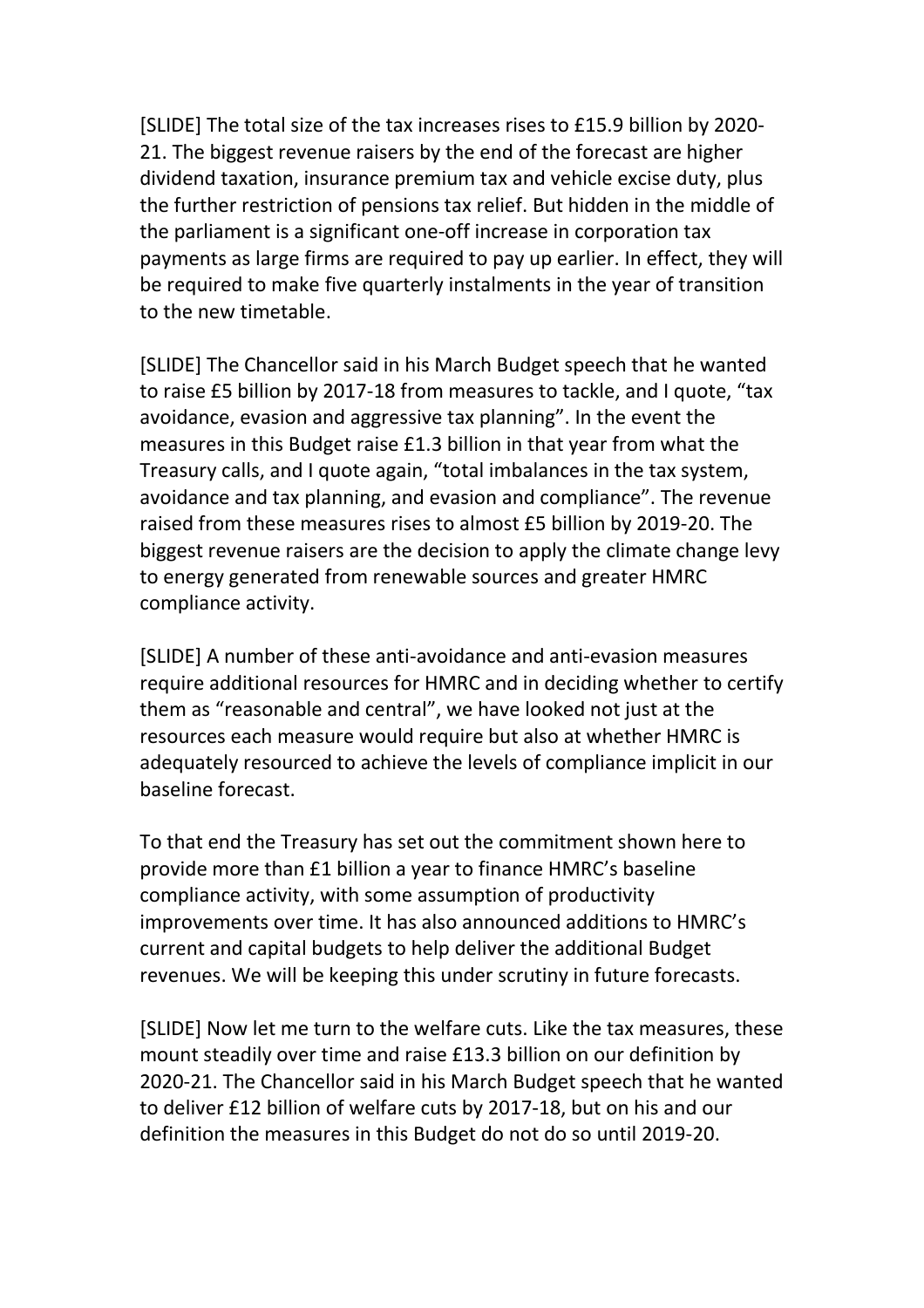The biggest savings come from a four-year freeze in the uprating of working age benefits, cuts in the generosity of tax credits and reduced work allowances in universal credit. The Government will also force local authorities and housing associations to cut rents, reducing the cost of housing benefit. This measure could end up costing the public finances more than it saves if – because of the degree of control the Government has chosen to exercise over them – the Office for National Statistics were to decide to reclassify housing associations as public sector bodies.

[SLIDE] Most of the welfare savings come from reducing the generosity of particular payments, rather than by reducing the number of people who receive them – although that plays its part as well. As you can see here, most benefits have increased in generosity relative to the weak performance of average earnings over the course of the crisis and its aftermath. But they are now set to fall steadily. The obvious exception is the basic state pension, where the increase in relative generosity since the financial crisis is being locked in rather than reversed. Taking all the welfare measures into account, we now forecast that spending on social security and tax credits will drop below 10 per cent of GDP by the end of the forecast, for the first time in 30 years.

[SLIDE] Slightly more than half the Government's spending on social security and tax credits is now subject to its 'welfare cap'. This excludes spending on the state pension and those benefits on which spending moves most closely with the ups and downs of the economy. The vast bulk of the welfare savings announced in this Budget reduce spending within the cap, not least because the state pension has not been touched. By 2019-20 we forecast that spending would undershoot the March welfare cap by £16 billion. The Chancellor has decided to lock these savings in and align the cap with our new forecasts.

[SLIDE] In addition to tax increases and welfare cuts, the Government is also cutting other spending. The biggest reduction is to departmental capital spending, about £1.6 billion a year on average.

The Government has also announced a cut in funding to the BBC that will rise to around £785 million in 2020-21, by no longer reimbursing it for the requirement to provide free TV licences for the over 75s.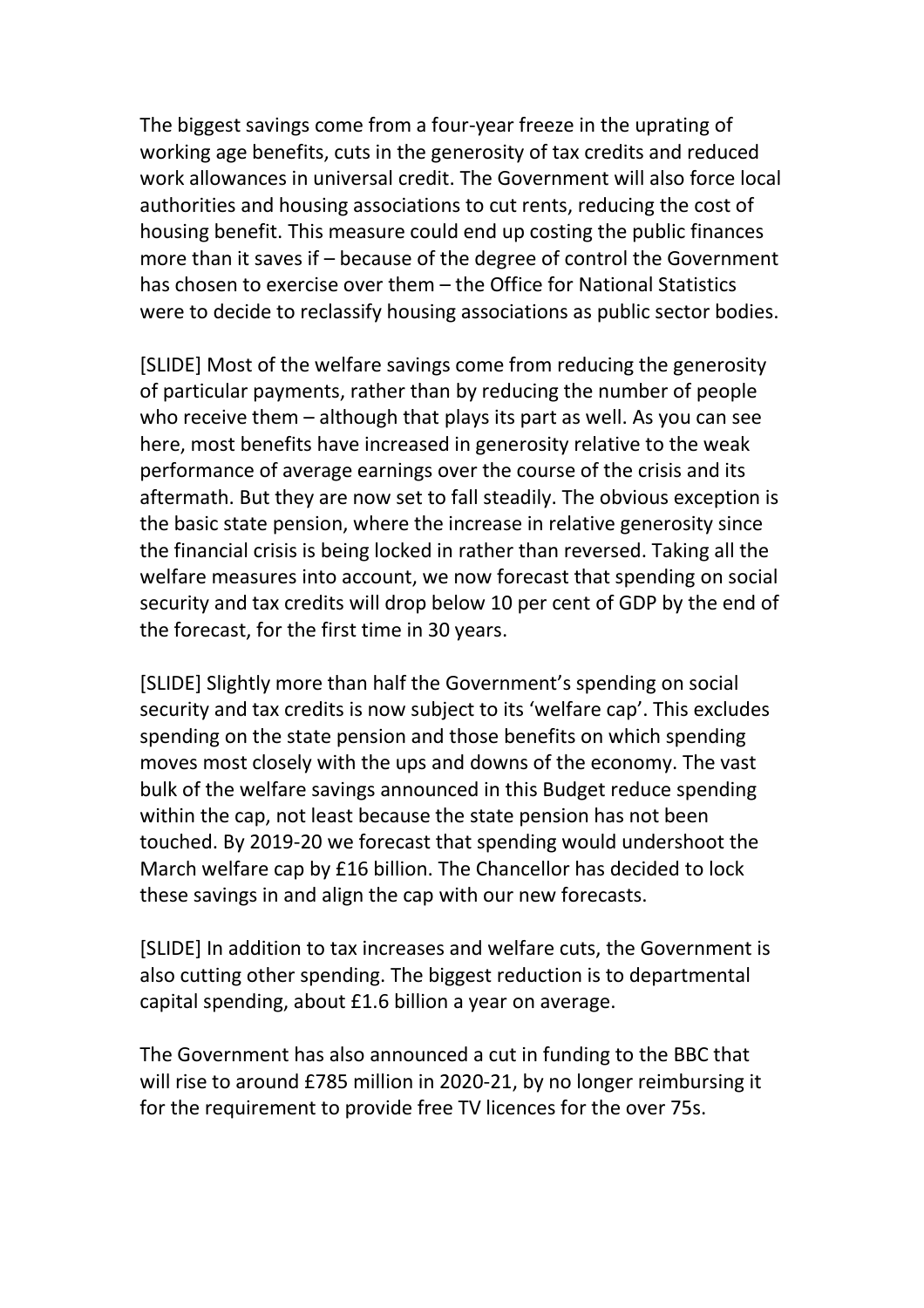[SLIDE] We assume that some of the impact on BBC spending will be absorbed by a reduction in its reserves, but we still expect to see its spending fall by almost 20 per cent in real terms between 2015-16 and 2020-21, compared to just 0.8 per cent for total public services spending. (We will of course update this judgement in our next forecast when we see how the BBC plans to respond.) The BBC's spending has been declining slightly in real terms in recent years, with a jump in 2014- 15 when it took on the running costs of the World Service.

Now let me turn from tax and spending decisions to two other significant Budget policy announcements: on asset sales and the National Living Wage.

[SLIDE] The Government is now planning to sell financial assets worth £32 billion this year, which reduces public sector net debt straightaway but forfeits the flow of income that these assets would generate in the future. The Government has already said that it wants to sell the remainder of its Lloyds shares within a year and today it has announced plans to sell three-quarters of its stake in RBS during the current Parliament. We assume that this will raise £2 billion this year and around £6 billion a year over the rest of the Parliament. The Government also plans to sell its remaining stake in Royal Mail and its holding in King's Cross Central Partnership. As we shall see later, it is only because of these asset sales that public sector net debt is forecast to fall as a share of GDP this year.

[SLIDE] Turning to the living wage, the Government has announced that it will place a premium on top of the national minimum wage – or perhaps we should now say the notional minimum wage – for people aged 25 and above. This will rise to 60 per cent of the median earnings of the group affected by 2020, or £9.35 an hour on our central forecast.

This will increase the effective minimum wage by 13 per cent for the affected group. In the absence of any adjustment to hours or employment, we estimate that ¾ of a million people would move from the minimum wage to the living wage, 2 million people from above the minimum wage to the living wage and 3¼ million people already earning above the living wage and up to the  $25<sup>th</sup>$  percentile of the earnings distribution would see some further increase through spillover effects.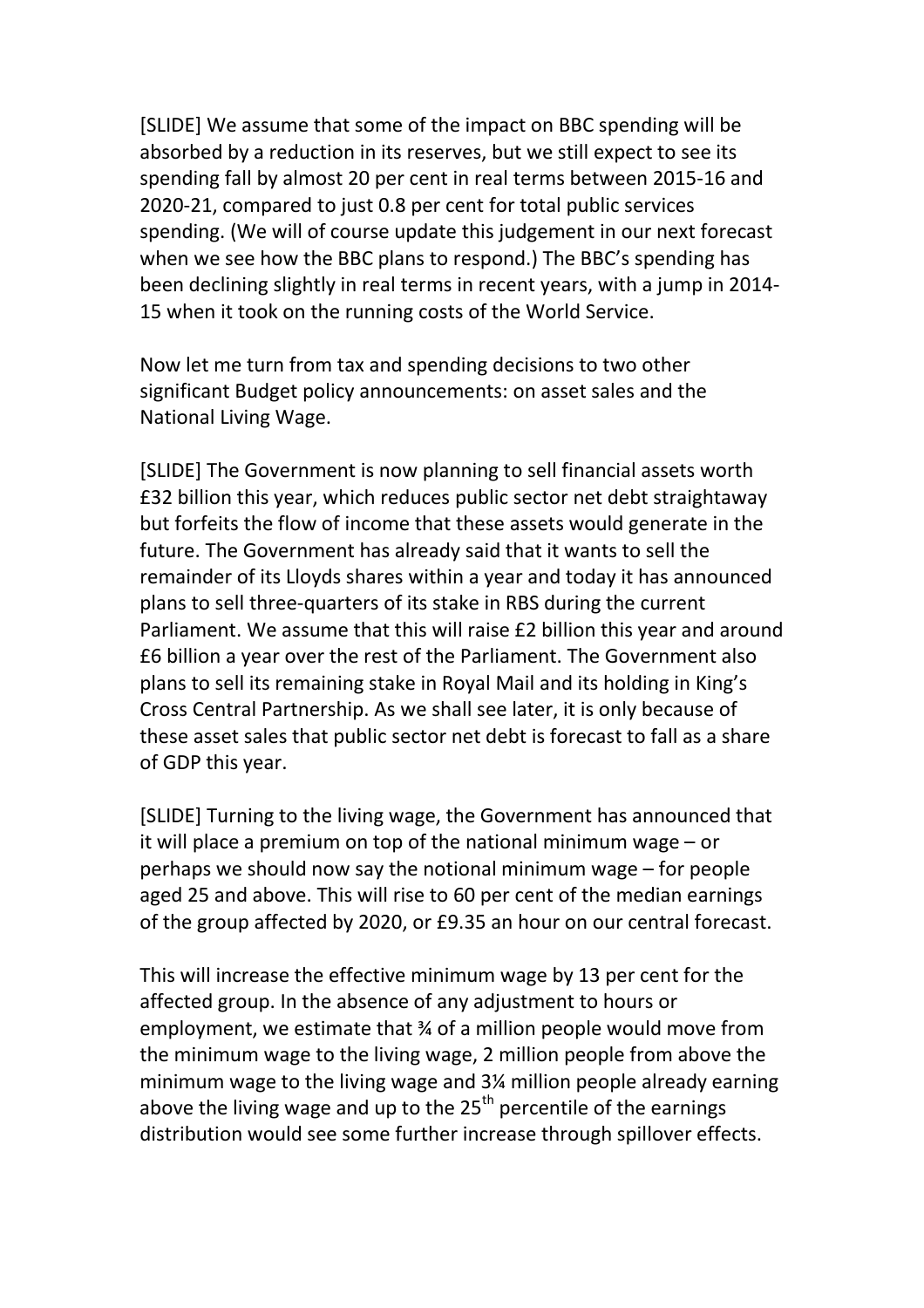[SLIDE] This chart shows how this would affect the earnings distribution.

[SLIDE] Comparing the national living wage to average full-time median earnings – not just the earnings of those affected – we would move from having a minimum wage in the middle of the OECD league table to having one closer to the top, but still some way below countries like France.

[SLIDE] In the absence of any changes to jobs and hours, this would increase the country's total wage bill by £4 billion a year. But in line with academic estimates of the elasticity of labour demand, we assume that this would in fact reduce total hours worked by about 0.4 per cent  $-4$ million hours a week. We assume that this would split equally between reduced average hours and 60,000 fewer people in employment.

Those losing their jobs or reducing their hours are likely to be less productive than the average worker, so we expect this to reduce potential output by only 0.1 per cent with average productivity therefore increased through a 'batting average' effect. Profits would fall by 0.3 per cent and prices would rise by 0.1 per cent. The impact on the fiscal position would be very modest – perhaps a gain of £200 million a year – negligible in the context of a £2 trillion economy. The Exchequer would gain from lower tax credits spending and higher national insurance receipts and VAT revenues, but lose from higher spending on pensions and out of work benefits and from a loss of corporation tax revenues. Needless to say, the assumptions underpinning these estimates are highly uncertain and we explore how sensitive the numbers are in the EFO.

[SLIDE] Of course the National Living Wage is not the only Budget policy with effects relevant to our economic forecast.

We reflect the overall composition of the Budget in our economic forecast via the use of 'fiscal multipliers'. The in-year spending cuts announced in June and the additional public services spending announced today push real GDP growth down slightly in 2015-16 and then up slightly in 2016-17. The effects on nominal GDP are larger and more persistent than those on real GDP.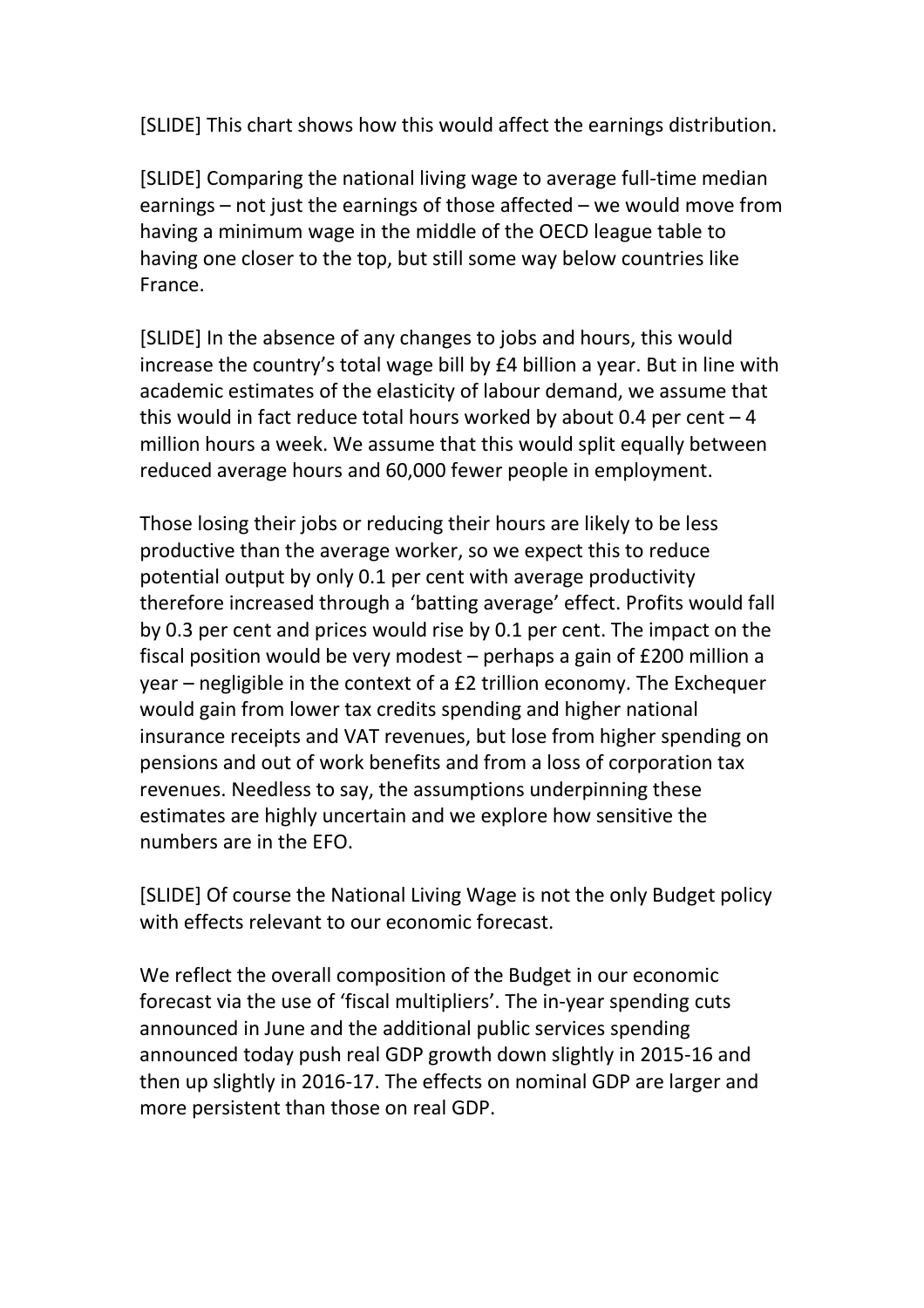We assume that the welfare package has no net impact on labour supply, as the cuts in out-of-work and in-work benefits have broadly offsetting effects.

The forced cut in social sector rents will reduce the income of local authorities and housing associations and we assume that this will reduce the number of houses they will build across the forecast period by about 14,000.

The corporation tax measures on balance reduce the cost of capital for firms and we assume that this will boost the level of business investment by about 0.6 per cent.

The social rents measures, the national living wage and the various tax measures have a variety of effects on inflation that are ultimately modest but mean in aggregate that we assume that inflation returns to target slightly more slowly than we did in March.

So where does this leave our forecasts?

[SLIDE] Real GDP growth was weaker than we expected at the beginning of the year, but we assume that this does not persist. Indeed, our new forecast for real GDP growth is remarkably stable at around 2.4 per cent a year, with the rates slightly higher in 2017 and 2018 than in March, reflecting the size and composition of the net fiscal loosening over the early part of the forecast. We assume that the policy announcements have relatively less effect later in the forecast as by then the Bank of England will be able to offset their impact with monetary policy.

[SLIDE] CPI inflation remains well below target for the moment, thanks largely to lower oil prices. We assume that it will pick up sharply in 2016 and then return slowly to the target thereafter.

Needless to say, recent developments in Greece cast additional uncertainty over the economic outlook. Events were still unfolding when we closed the pre-measures forecast on June 25<sup>th</sup>, so we have made no specific adjustments for them here. In its July Financial Stability Report, the Bank of England noted that neither UK banks nor their counterparties have a large direct exposure to Greece, although exposures to the wider group of peripheral Eurozone economies are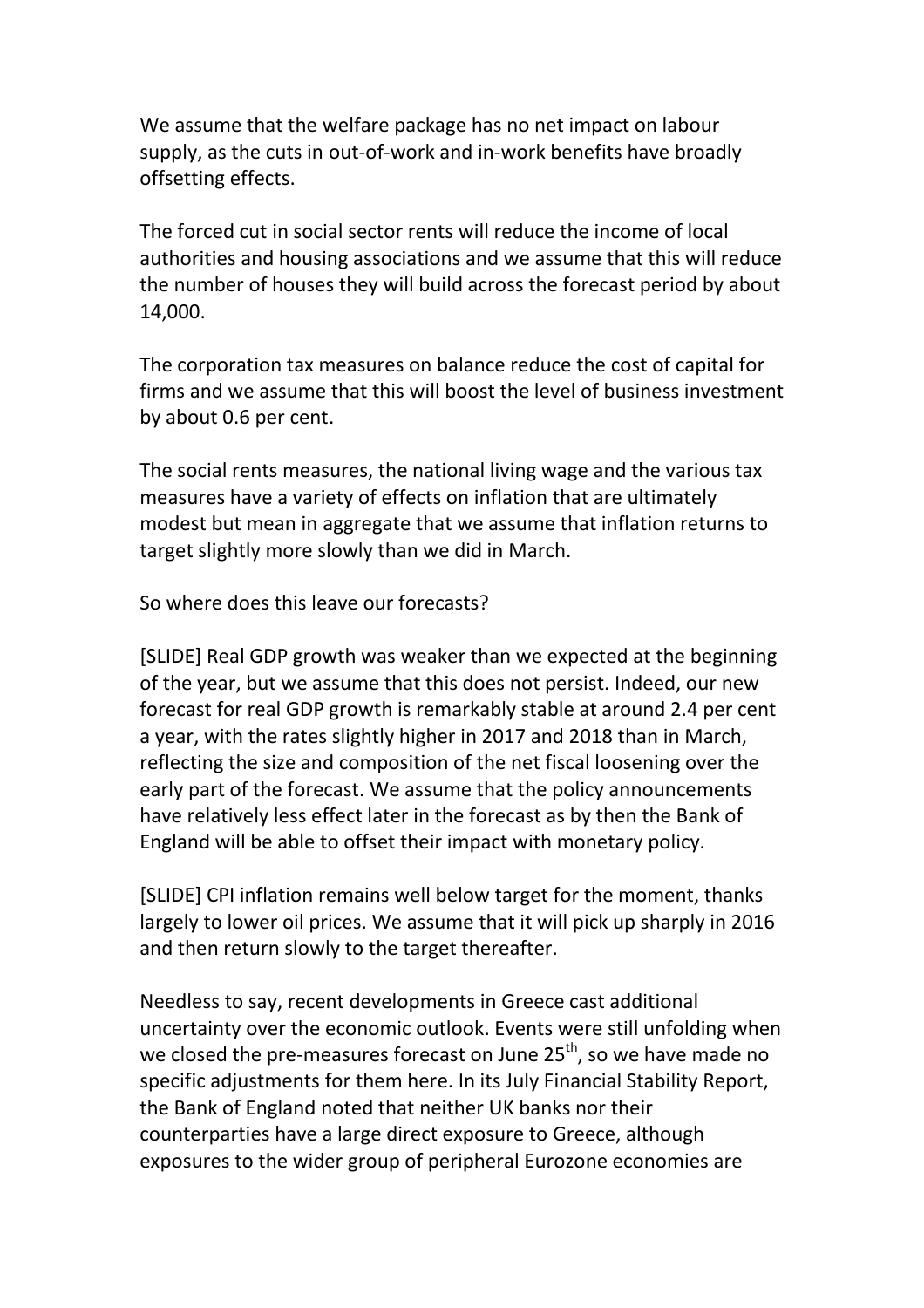more significant. Needless the say, if the current drama was to damage confidence and investment across the Eurozone, then the UK would be affected. History suggests that the nature, scale and speed of contagion from financial crises like that affecting Greece are very hard to predict.

[SLIDE] So now let us see how the Budget policy decisions and the changes in our underlying fiscal forecast since March affect the outlook for public sector net borrowing. This table decomposes the differences between our March and July forecasts for budget deficits and surpluses.

[SLIDE] Looking first at the pre-measures picture, we see that receipts are higher across the forecast than in March. This reflects the recent strength of income tax and national insurance receipts, an upward revision to environmental levies and a methodological change that converts the expected costs of tax litigation cases from negative tax to capital grants in line with National Accounts guidelines.

Spending is also higher across the forecast, thanks in part to the same increase in environmental levies and change in treatment for tax litigation costs. A further methodological change has increased our estimates of net public service pension costs. Debt interest payments are also higher, reflecting higher market interest rates.

Taken together the forecast changes are relatively modest, increasing the underlying deficit by about £7 billion by the end of the forecast.

[SLIDE] The impact of the policy decisions is also relatively modest, pushing borrowing up to £8 billion higher in the middle of the parliament – to help alleviate the squeeze on public services spending – and then increasing the budget surplus in 2019-20 and 2020-21.

[SLIDE] Take the forecast and policy changes together and the deficit is about £6 billion lower this year than we forecast in March at £69.5 billion. This reflects stronger revenues, in-year spending cuts, higher insurance premium tax and a delay to the introduction of tax-free childcare – thanks to a legal challenge.

The deficit is then somewhat larger in the middle years of the Parliament, by around £11 to 12 billion. The budget balance then moves into surplus in 2019-20 – a year later than in March – but the surplus in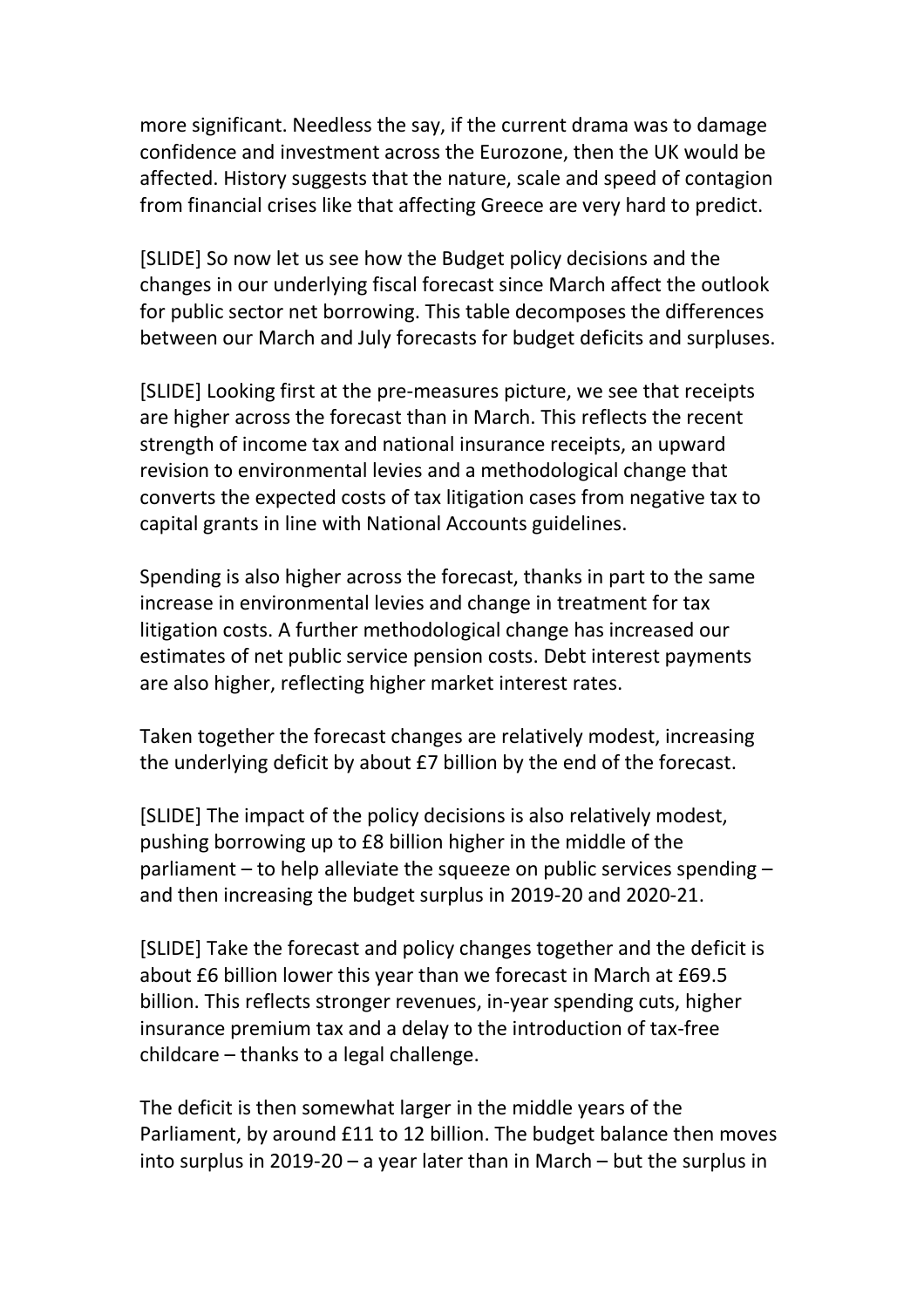that year is slightly larger than in March as by then the Budget takeaways modestly outweigh the giveaways.

The surplus rises only slightly in the final year of the forecast, as the Government has pencilled in an increase in public services spending as a share of GDP in that year – the first for a decade. This offsets the impact of fiscal drag in lifting the average tax rate and inflation uprating in reducing the welfare bill as a share of GDP.

[SLIDE] You can see the expected path of public sector net borrowing here, with borrowing lower this year than in March, but a slower improvement thereafter, and a slightly bigger surplus in 2019-20.

[SLIDE] With only a small margin of spare capacity remaining in the economy, we assume that most of the change in public sector net borrowing over the forecast is structural rather than a consequence of the economic cycle. The change in the cyclically adjusted budget deficit from year to year is sometimes used as a measure of the additional fiscal consolidation taking place. This method has its flaws, but is a reasonable approximation when the path of potential output is relatively stable.

If we compare the year-on-year changes in the structural deficit forecast now and in March, we can see that the path of the consolidation looks much more even. It still picks up in 2016-17, but to nothing like the degree that it was assumed to do in March. This reflects the strength of revenues and the in-year cuts this year, plus the Government's decision to increase borrowing next year to ease the pace of the spending cuts.

As well as changing the pace of the consolidation, the Budget measures also imply a change in its composition  $-$  as we have seen.

[SLIDE] This chart shows how we expected the Government to move from a deficit of 4 per cent of GDP in 2015-16 to a surplus of 0.3 per cent of GDP in 2019-20 in our March forecast. Rising debt interest costs and a small increase in capital spending meant that this required a gross improvement of 4.9 per cent of GDP, 3 percentage points of which was to be delivered via cuts in public services spending, with smaller contributions from rising revenues and falling welfare costs.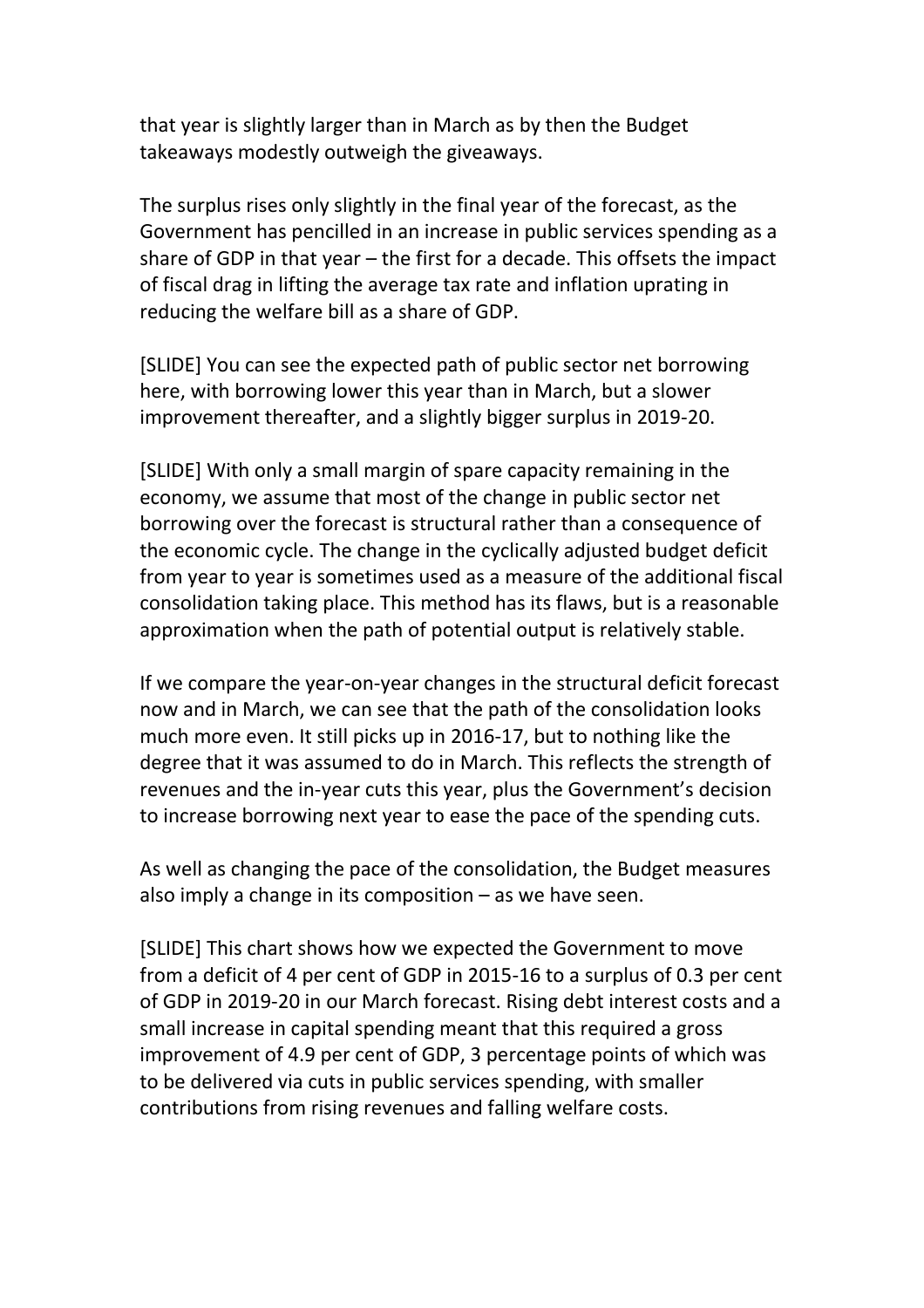[SLIDE] Turn to the new forecast, and we can see how the picture has changed. Focus on the yellow bars to the right. The overall gross improvement over these four years is much the same as in March, but revenue increases and welfare cuts now shoulder more of the burden while the contribution from cuts in public services spending has fallen from 3 per cent of GDP to 2.4 per cent.

[SLIDES] Look at the big picture for receipts and spending and we now see them coming into balance at around 36½ per cent of GDP. Public spending at the end of the forecast would be at its lowest level since 2000-01, when Gordon Brown overachieved the spending cuts that he had inherited from Kenneth Clarke. And receipts would still be in the narrow range in which they have fluctuated since the late 1980s.

[SLIDE] If we move now from the flows of spending, receipts and the deficit to the stock of public sector debt, we can see that the outlook is little changed since March. Very roughly speaking, higher levels of borrowing add to the debt, relative to March, while more ambitious plans for asset sales subtract from it – at least over the forecast horizon that we are looking at. By 2020-21, we forecast that the debt ratio will be down to 68.5 per cent of GDP, having reversed about a quarter of the increase we will have seen between the outbreak of the crisis and debt's peak last year. In cash terms the stock of debt continues to rise.

[SLIDE] So why is debt falling as a share of GDP?

This chart shows that the debt ratio is being pulled higher every year by net government lending to the private sector, notably in student loans. And it is being pulled lower every year because the interest rate the government is paying on the debt is lower than the growth rate of the economy. In 2015-16, we are still running a large primary budget deficit. So debt is only falling this year because of the large volume of financial asset sales. But in subsequent years the primary balance improves sufficiently for the debt ratio to fall even with a much smaller flow of asset sales.

[SLIDE] Finally let me turn to the Government's formal fiscal targets – the two that remain in force under the current Charter for Budget Responsibility and the two that the Chancellor wishes to replace them with following a vote in the House of Commons.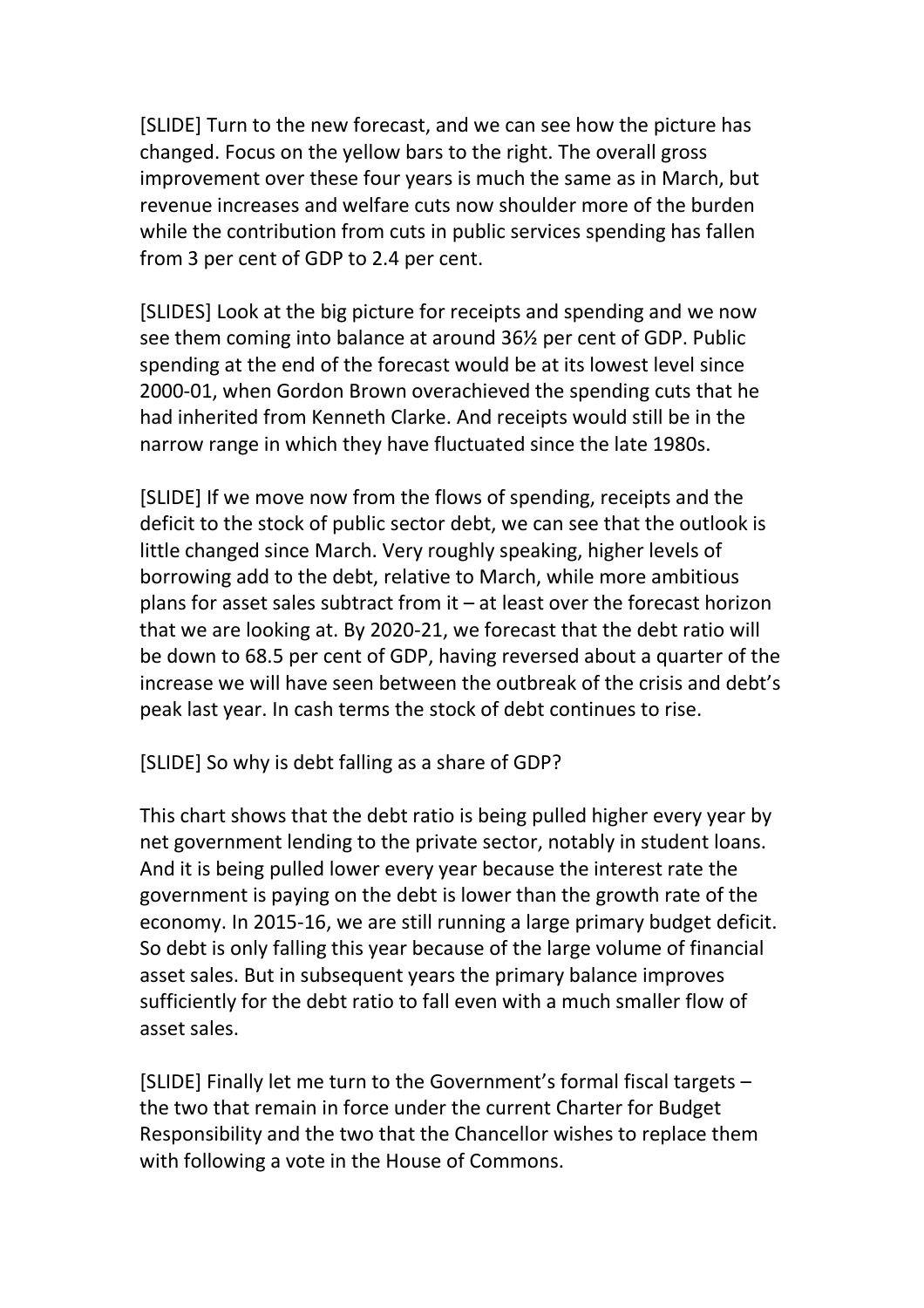As you can see, on our central forecasts he meets all of them with room to spare.

The current fiscal mandate requires the cyclically adjusted current budget balance to be in surplus three years ahead, a horizon that has moved forward a year to 2018-19 since our March forecast. The Government is on course to meet it with 1.1 per cent of GDP to spare, which implies a 70 per cent chance of success given past forecast accuracy. The Government is actually still on course to deliver a surplus in the previous year, but with a much smaller margin for error than the Chancellor was happy with in March thanks to the fiscal loosening.

The current supplementary target requires net debt to fall as a share of GDP in 2016-17. As we saw a moment ago he is on course to achieve this, with 1.1 per cent of GDP to spare, even without the benefit of the substantial asset sales necessary to ensure that it falls this year. Indeed the debt to GDP ratio falls in every year of the forecast, thereby satisfying the Chancellor's proposed new supplementary target as well.

The proposed fiscal mandate requires the Government to run a budget surplus in 2019-20 and to stay in surplus thereafter unless or until there is a 'significant negative shock' to the economy. Our forecast shows the Government on course to meet this initial target with 0.4 per cent of GDP to spare, implying a 55 per cent chance of meeting it on past forecasting performance.

[SLIDE] The Government's ability to deliver budget surpluses further into the future will depend in part on how it deals with the challenges of an ageing population, which will put upward pressure on spending on health, long-term care and the state pension. In our Fiscal sustainability report in June we projected that on unchanged policy this would see the budget surplus at the end of our March EFO forecast return to a deficit by the mid-2020s.

[SLIDE] In applying the new fiscal mandate, the government has defined the 'significant negative shock' that would make deficits permissible again as a period in which real GDP growth falls below 1 per cent on a rolling four quarter on four quarter basis. As this chart shows there have been six separate occasions since 1957 in which this has been the case